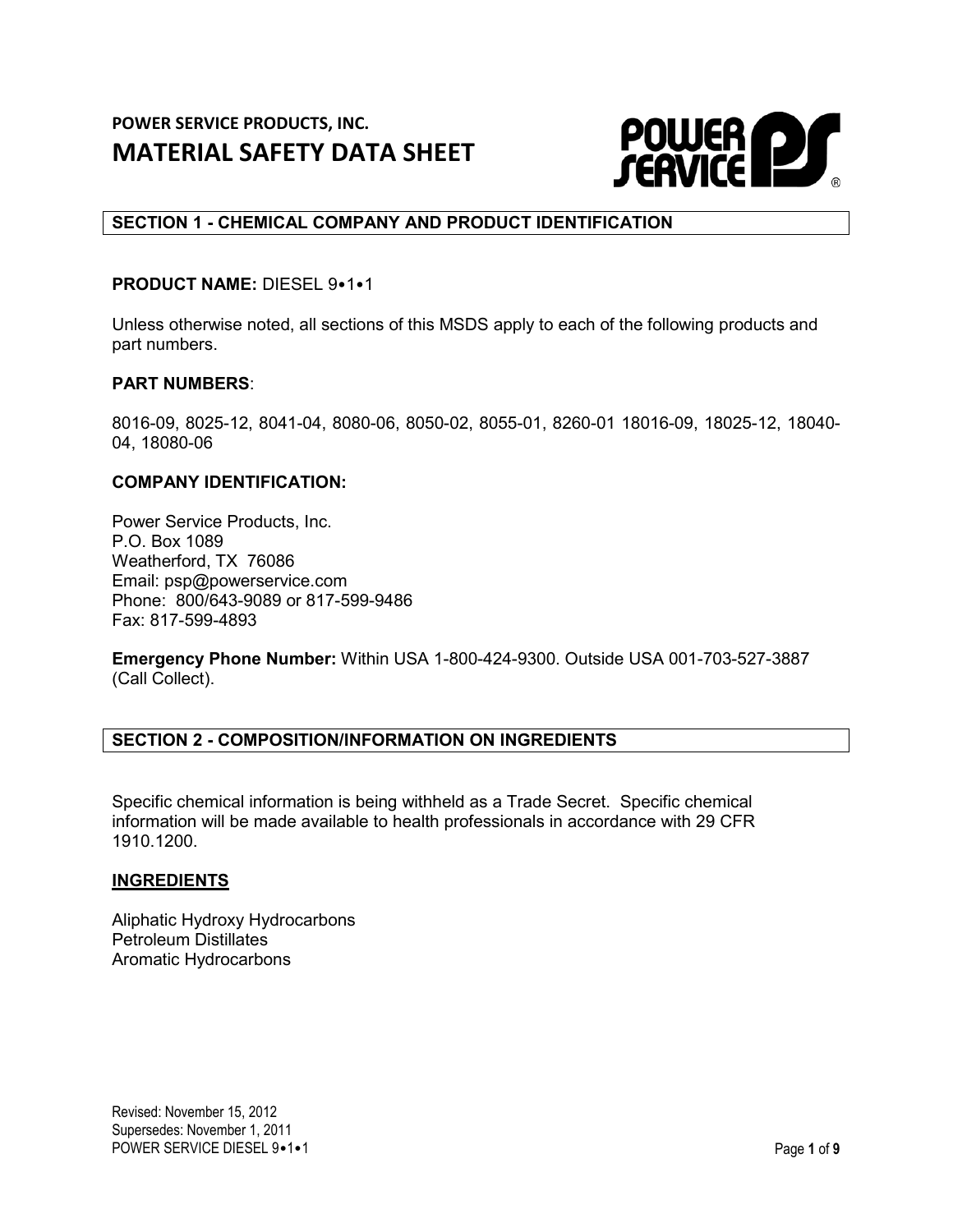# **SECTION 3 - HAZARDS IDENTIFICATION**

# **POTENTIAL HEALTH EFFECTS:**

**EYES:** May cause eye irritation. Effects may include discomfort or pain and redness.

**SKIN:** May be harmful if absorbed through the skin.May cause skin irritation. Prolonged or repeated skin contact may cause drying or defatting of the skin. Symptoms may include pain, itching, discoloration, swelling, and blistering.

**INHALATION:** Do not breathe vapors. Harmful or fatal if inhaled. Breathing of high vapor concentrations may cause dizziness, light-headedness, headache, nausea and loss of coordination. Continued inhalation may result in unconsciousness. The vapor or fumes from this material may cause respiratory irritation and damage auditory system. Breathing this material at elevated concentrations causes central nervous system effects. Central nervous system effects may include headache, dizziness, nausea, vomiting, weakness, loss of coordination, blurred vision, drowsiness, confusion or disorientation. At extreme exposures, central nervous system effects may include respiratory depression, tremors, or convulsions, loss of consciousness, coma or death.

**INGESTION:** Do not take internally. Harmful or fatal if swallowed. If swallowed, may be aspirated and cause lung damage. This material can directly enter the lungs, if swallowed, or if subsequently vomited. Once in the lungs it is very difficult to remove and can cause severe injury or death.

## **TARGET ORGANS:**

Central nervous system, kidneys, blood, eyes, liver, skin, auditory system, mucous membranes, heart, gastrointestinal tract, respiratory tract, reproductive system.

# **SECTION 4 - FIRST AID MEASURES**

As a precaution, exposure to liquids, vapors, mists and fumes should be minimized.

#### **EYE CONTACT:**

Hold eyelids apart and flush eyes with large amounts of water for at least 15 minutes. Remove contact lenses, if present, after first 5 minutes of rinsing. If irritation persists, call a physician.

#### **SKIN CONTACT:**

Wash contact area with soap and water. Discard contaminated clothing and shoes or thoroughly clean before reuse. If irritation persists, call a physician.

#### **INHALATION:**

If overcome by vapors, move the exposed person to fresh air. If breathing is labored, administer oxygen. If breathing has stopped, apply artificial respiration. Seek medical attention if breathing difficulties continue.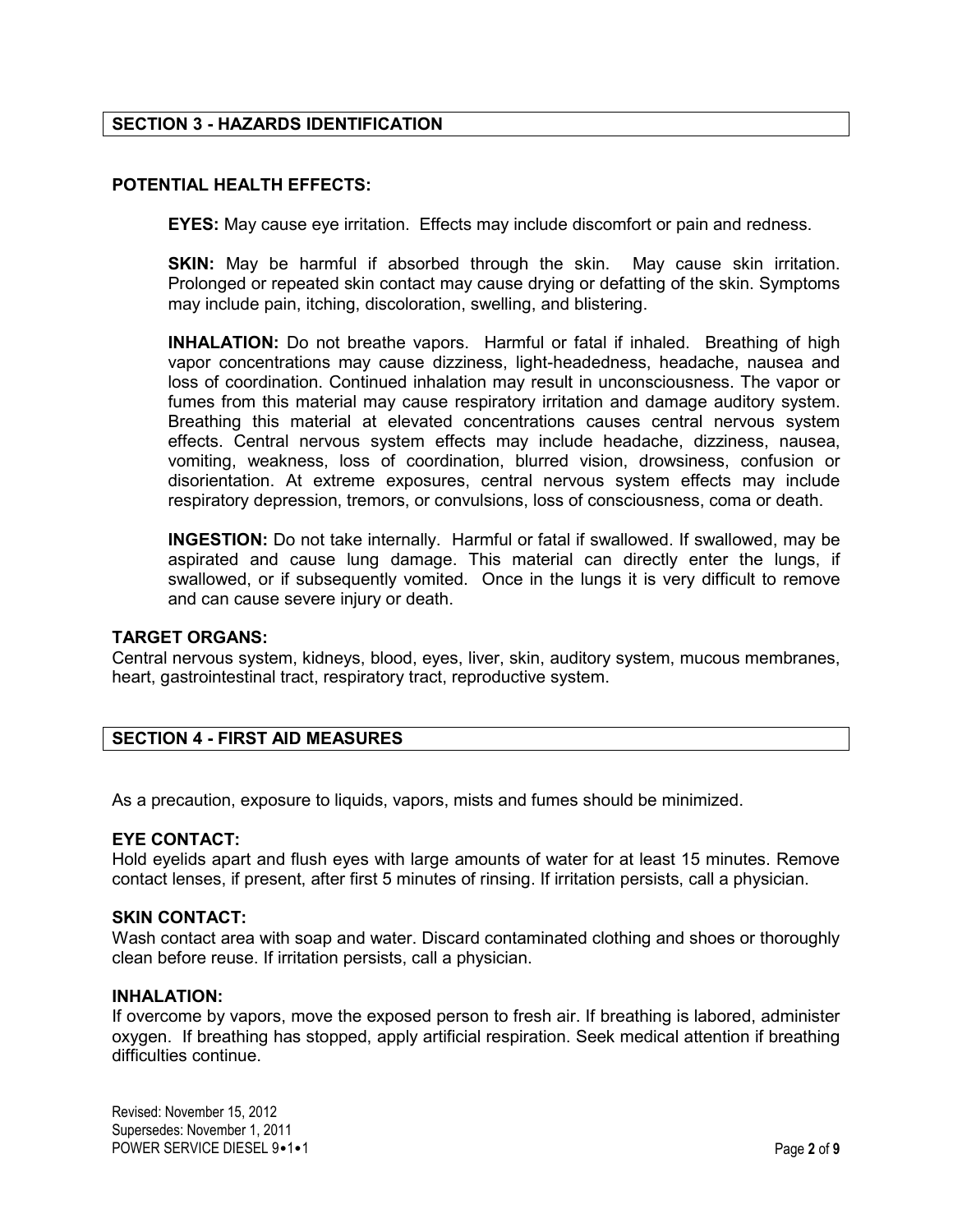## **INGESTION:**

If swallowed, do NOT induce vomiting. If vomiting occurs, have person lean forward. Keep at rest. Give the person a glass of water or milk to drink and get immediate medical attention. Never give anything by mouth to an unconscious person.

# **SECTION 5 - FIRE AND EXPLOSION HAZARD DATA**

### **FLAMMABLE PROPERTIES:**

**FLASH POINT:** 75°F (TCC) 24°C

**FLAMMABLE LIMITS:** lower**:** Not Determined upper**:** Not Determined

**AUTOIGNITION TEMPERATURE:** Not Determined

#### **EXTINGUISHING MEDIA:**

Use water fog, alcohol-resistant foam, dry chemical or carbon dioxide  $(CO<sub>2</sub>)$  to extinguish flames.

## **FIRE FIGHTING:**

**FIRE FIGHTING INSTRUCTIONS**: Use standard protective equipment including selfcontained breathing apparatus (SCBA).

**UNUSUAL FIRE AND EXPLOSION HAZARDS:** Vapors are heavier than air and may travel along the ground to a distant ignition source and flash back.See Section 10 for Stability and Reactivity.

**NOTE:** EMPTY CONTAINERS CONTAIN FLAMMABLE VAPORS THAT CAN CAUSE FLASH FIRES OR EXPLOSIONS. CONTAINERS ARE SINGLE-TRIP CONTAINERS AND SHOULD NOT BE USED FOR ANY REASON AFTER BEING EMPTIED. DO NOT USE CUTTING TORCH EQUIPMENT OR ANY OTHER FLAME OR OTHER SOURCES OF IGNITION ON ANY EMPTY CONTAINER.

# **SECTION 6 - ACCIDENTAL RELEASE MEASURES**

#### **PROTECTIVE MEASURES**:

Avoid contact with spilled material. Warn or evacuate occupants in surrounding and downwind areas. Eliminate all sources of ignition in the vicinity of the spill or released vapor. See Section 3 for Hazards Identification. See Section 4 for First Aid Measures. See Section 5 for Fire Fighting Information. See Section 8 for Personal Protective Equipment.

# **SPILL MANAGEMENT:**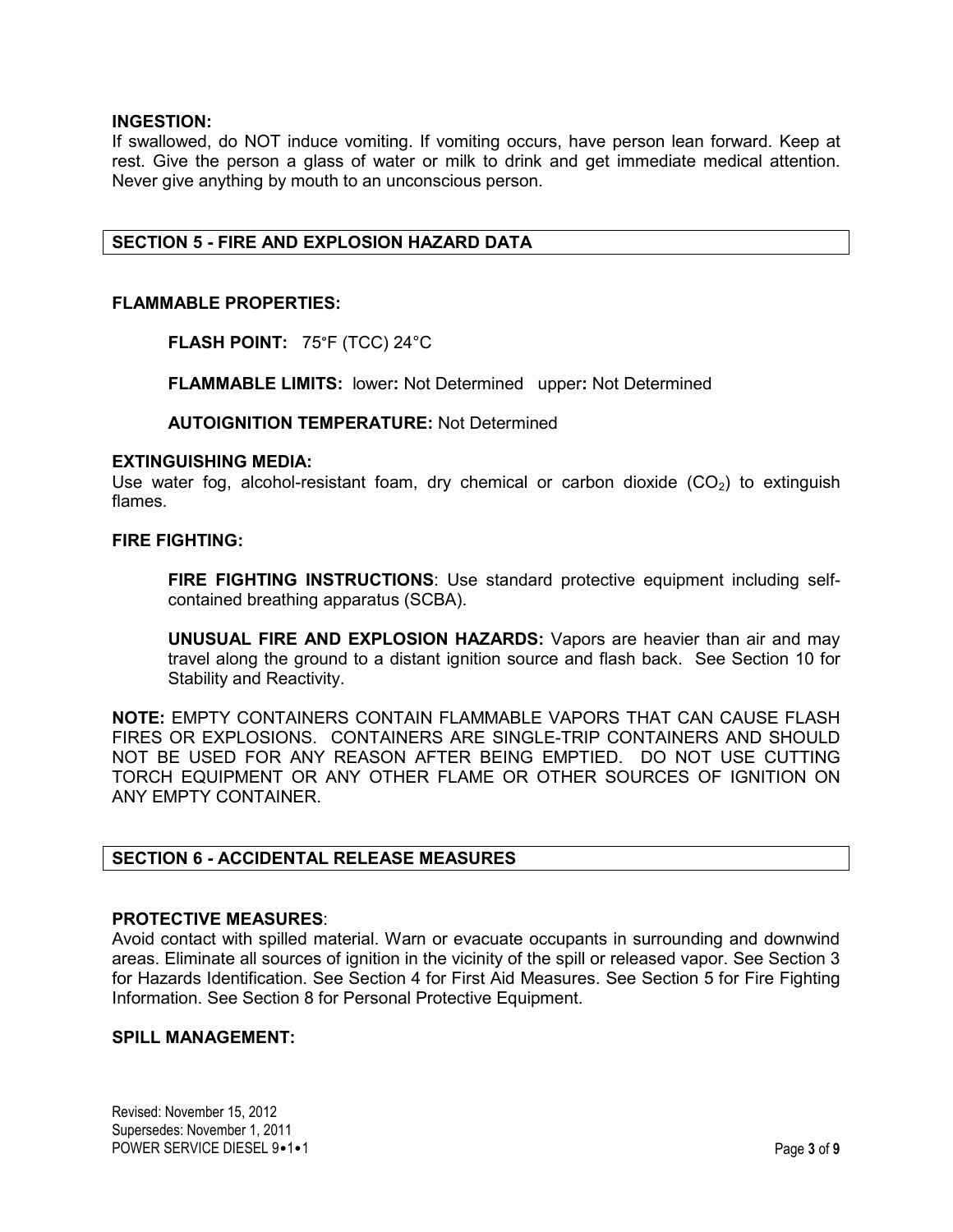Eliminate potential sources of ignition. Stop leak if it can be done without risk. Dike and contain spill. Do not touch or walk through spilled material. Prevent entry into waterways, sewer, basements or confined areas. Remove with vacuum trucks or pump to storage/salvage vessels. Soak up residue with an absorbent such as clay, sand or other suitable material and dispose of properly. A vapor suppressing foam may be used to reduce vapors. Local, state and federal laws and/or regulations may apply to releases and disposal of this material, as well as those materials and items employed in the clean-up releases. The user/responder will need to determine which local, state and federal laws and/or regulations are applicable. The National Response Center can be reached at 1-800-424-8802.

# **SECTION 7 - HANDLING AND STORAGE**

**HANDLING**: Avoid contact with eyes and skin. Use only with adequate ventilation. Use proper bonding and/or grounding procedures. Prevent small spills and leakage to avoid slip hazard. Material can accumulate static charges which may cause an electrical spark (ignition source). Keep away from ignition sources such as heat, sparks, and flames. No smoking.

**STORING:** DO NOT USE OR STORE near heat, sparks, or flame. USE AND STORE ONLY IN A WELL-VENTILATED AREA. Handle containers with care. Keep container closed when not in use.

**STORAGE TEMPERATURE:** -40°F to 100°F (-40°C to 38°C)

**EMPTY CONTAINER WARNING:** EMPTY CONTAINERS MAY CONTAIN FLAMMABLE VAPORS AND CAN BE DANGEROUS. SEE SECTION 5 FOR FIRE AND EXPLOSION HAZARD DATA.

# **SECTION 8 - EXPOSURE CONTROLS AND PERSONAL PROTECTION**

# **EXPOSURE GUIDELINES:**

|                                 |                | <b>OSHA</b> | <b>ACGIH</b> |             | <b>NIOSH</b> |             |             |             |
|---------------------------------|----------------|-------------|--------------|-------------|--------------|-------------|-------------|-------------|
|                                 | CAS#           | <b>PEL</b>  | TLV          | <b>STEL</b> | <b>REL</b>   | <b>STEL</b> | <b>IDLH</b> | <b>Note</b> |
| Ethylbenzene                    | $100 - 41 - 4$ | 100 ppm     | $100$ ppm    | $125$ ppm   | $100$ ppm    | $125$ ppm   | 800 ppm     | n/a         |
| Naphthalene                     | $91 - 20 - 3$  | 10 ppm      | 10 ppm       | 15 ppm      | 10 ppm       | 15 ppm      | 250 ppm     | skin        |
| Xylene                          | 1330-20-7      | $100$ ppm   | $100$ ppm    | $150$ ppm   | $100$ ppm    | 150 ppm     | 900 ppm     | n/a         |
| Petroleum<br><b>Distillates</b> | n/a            | 500 ppm     | not est.     | not est.    | 86 ppm       | 444 ppm     | 1,100 ppm   | n/a         |
| 2-Butanol                       | 78-92-2        | 150 ppm     | $100$ ppm    | not est.    | $100$ ppm    | 150 ppm     | 2,000 ppm   | n/a         |
| N-Butanol                       | $71-36-3$      | $100$ ppm   | 20 ppm       | not est.    | 50 ppm       | not est.    | 1,400 ppm   | skin        |
| Cumene                          | 98-82-8        | 50 ppm      | 50 ppm       | not est.    | 50 ppm       | not est.    | 900 ppm     | <b>Skin</b> |
| Toluene                         | 108-88-3       | $100$ ppm   | 50 ppm       | 150 ppm     | not est.     | $150$ ppm   | 500 ppm     | <b>Skin</b> |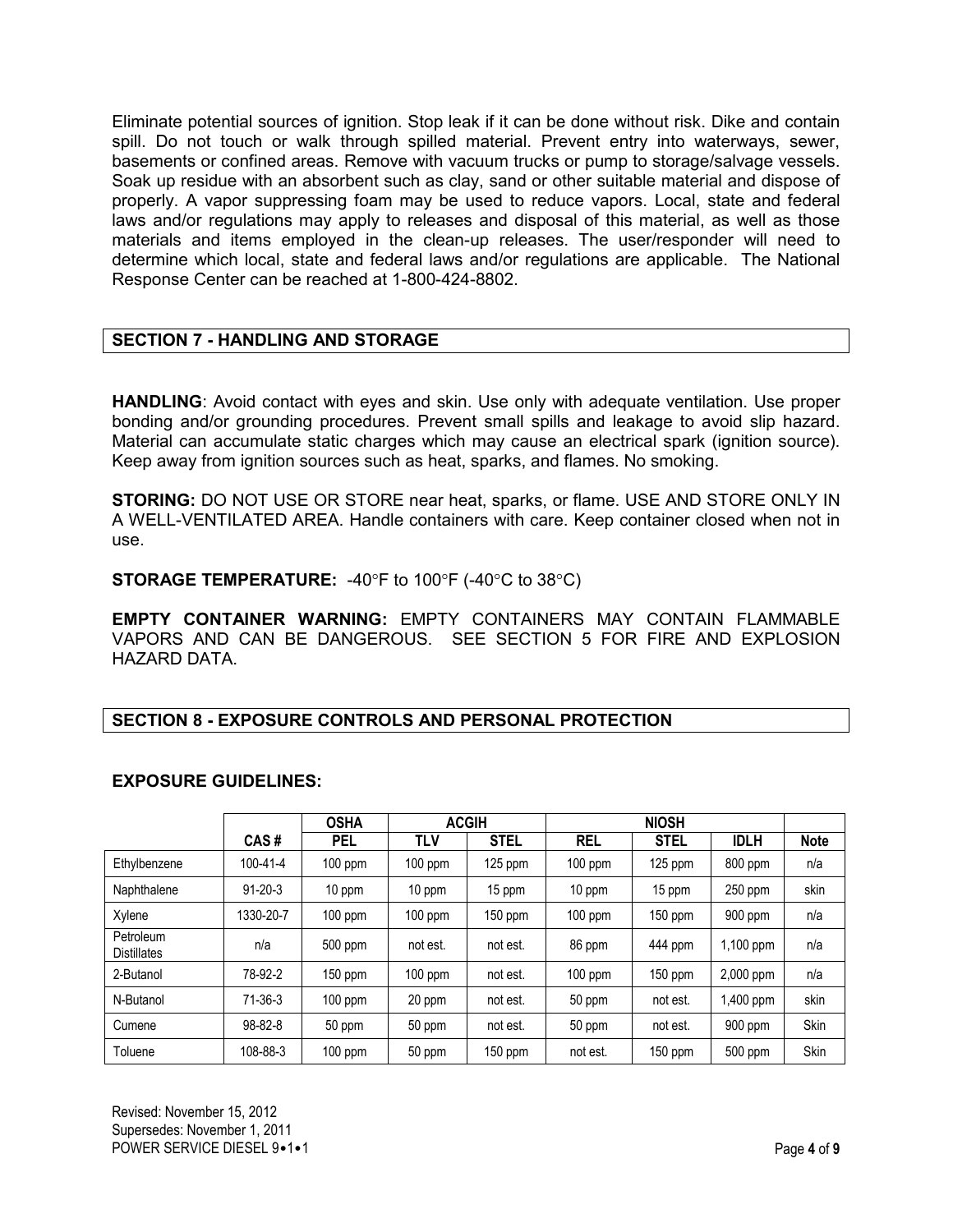**ENGINEERING CONTROLS:** The level of protection and types of controls necessary will vary depending upon potential exposure conditions. Local exhaust ventilation is recommended to control exposure.

## **PERSONAL PROTECTIVE EQUIPMENT (PPE):**

**Eyes and Face:** Eye protection such as safety glasses or chemical goggles is recommended if contact is likely.

Skin: If prolonged or repeated skin contact is likely, chemical/oil resistant clothing and gloves are recommended. Wear additional protective clothing as appropriate.

**Respiratory:** Wear a NIOSH/MSHA approved respirator as necessary.

**Specific Hygiene Measures:** Always observe good personal hygiene measures, such as washing after handling the material and before eating, drinking, and/or smoking. Routinely wash work clothing and protective equipment to remove contaminants. Practice good housekeeping.

**NOTE:** These precautions are for room temperature handling.

# **SECTION 9 - PHYSICAL AND CHEMICAL PROPERTIES**

**PHYSICAL FORM**: Liquid **COLOR**: Straw Yellow **ODOR**: Strong Solvent **POUR POINT**: -65°F (-54°C) **BOILING POINT**: 200°F (93°C) est. **VAPOR PRESURE (psi)**: .58 est. **VAPOR DENSITY (AIR = 1)**: >3.0 est. **pH**: 7-8 slightly basic **SPECIFIC GRAVITY (at 60**°**F)**: 0.84

# **SECTION 10 - STABILITY AND REACTIVITY**

#### **CHEMICAL STABILITY:**

This material is considered stable under normal ambient and anticipated storage and handling conditions of temperature and pressure.

## **CONDITIONS TO AVOID:**

Flames, high energy ignition sources, and elevated temperatures.

## **MATERIALS TO AVOID:**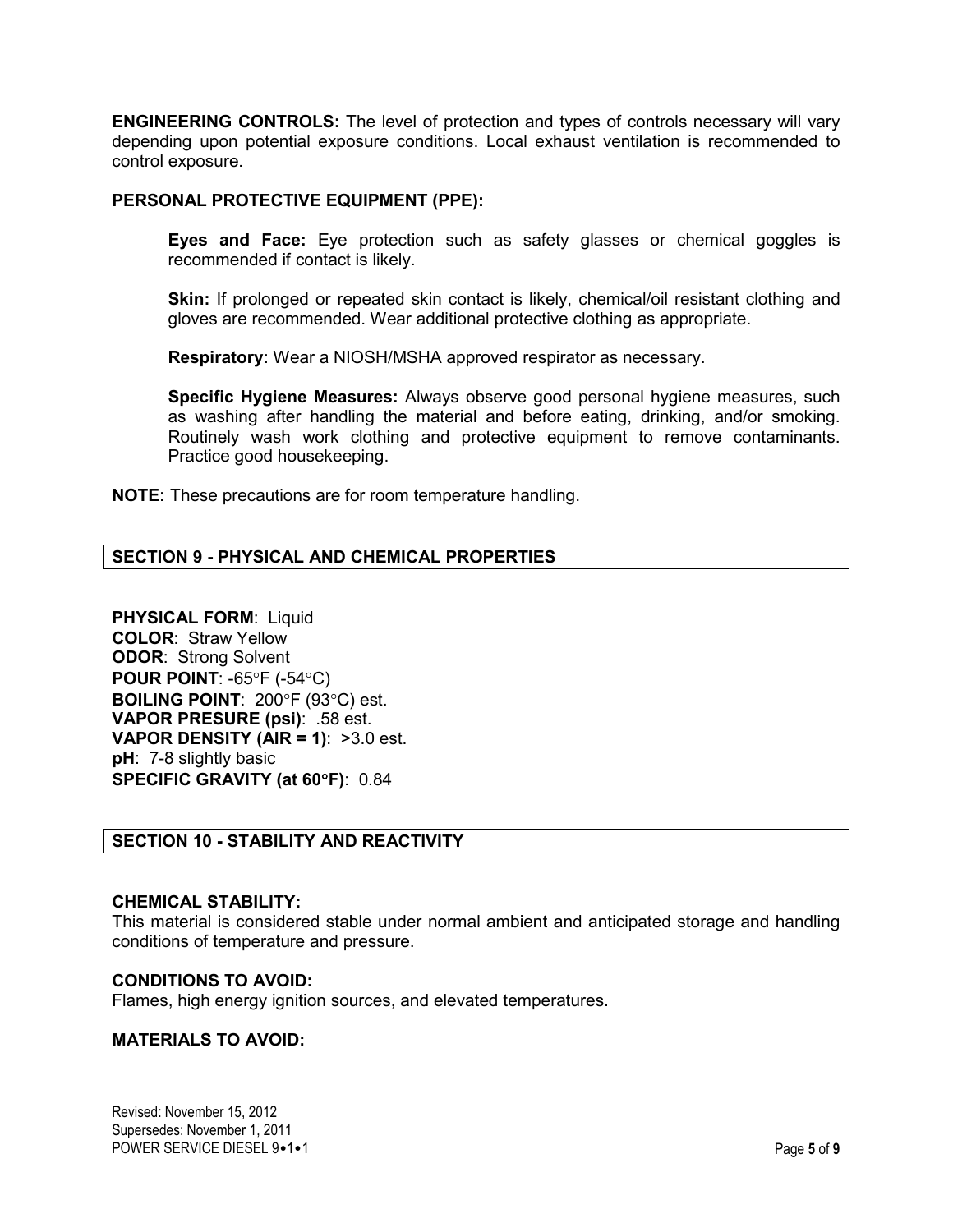May react with oxygen, acids, including mineral acids, oxidizing agents, such as; chlorates, nitrates, peroxides, alkalis, etc., amines, caustics, alkanolamines halogens, chlorine.

#### **HAZARDOUS DECOMPOSITION:**

Carbon oxides, products of incomplete combustion.

# **HAZARDOUS POLYMERIZATION**:

Hazardous polymerization will not occur.

# **SECTION 11 - TOXICOLOGICAL INFORMATION**

#### **IMMEDIATE HEALTH EFFECTS:**

**This product contains the following chemicals classified as carcinogens as indicated:**

| <b>Chemical</b> | <b>Listed By</b> |
|-----------------|------------------|
| Ethylbenzene    | <b>IARC</b>      |
| Napthalene      | IARC, NTP        |
| Cumene          | IARC             |

## **SECTION 12 - ECOLOGICAL INFORMATION**

#### **ECOTOXICITY:**

This material is expected to be toxic to aquatic organisms.

## **SECTION 13 - DISPOSAL CONSIDERATIONS**

**RCRA Information:** Disposal of unused product may be subject to RCRA hazardous waste regulations (40 CFR Part 261). Disposal of the used product may also be regulated as hazardous waste due to resulting mixture characteristics, mixture components or product use. Such changes to the product may result in different and/or additional hazardous waste codes. Potential RCRA waste code based on the product as shipped: D001 IGNITABILITY. State or local laws may impose additional regulatory requirements regarding disposal. *Waste characterizations and compliance with applicable laws are the responsibility solely of the waste generator.*

**EMPTY CONTAINER WARNING:** EMPTY CONTAINERS MAY CONTAIN FLAMMABLE VAPORS AND CAN BE DANGEROUS. SEE SECTION 5 FOR FIRE AND EXPLOSION HAZARD DATA.

#### **SECTION 14 - TRANSPORTATION INFORMATION**

Revised: November 15, 2012 Supersedes: November 1, 2011 POWER SERVICE DIESEL 9•1•1 Page 6 of 9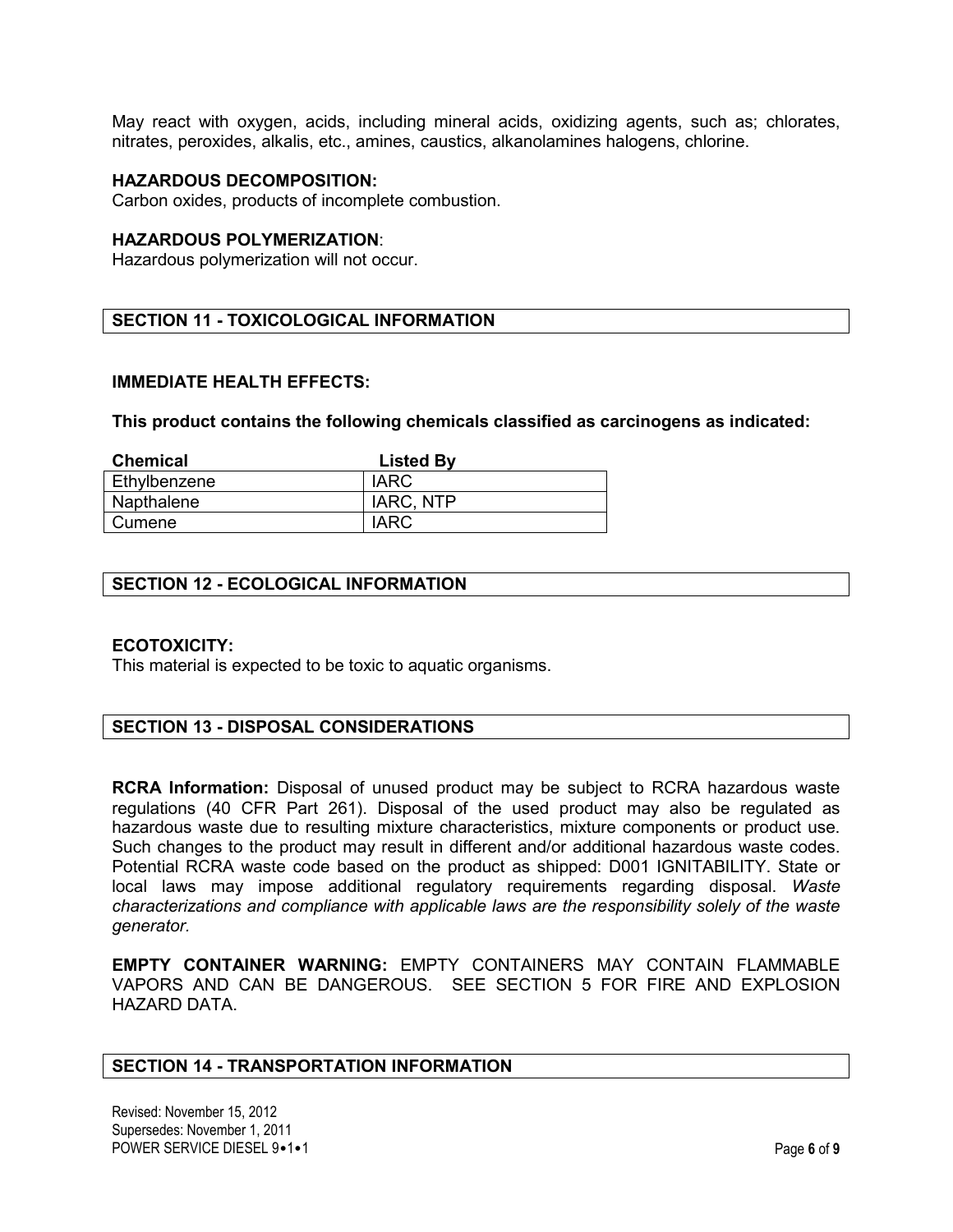# **The following part numbers are classified as Consumer Commodity ORM-D:**

8016-09, 8025-12, 8041-04, 8080-06, 18016-09, 18025-12, 18041-04, 18080-06

## **The following part numbers are regulated by DOT:**

8050-02, 8055-01, 8260-01

**PROPER SHIPPING NAME:** Flammable Liquid, N.O.S., (Aliphatic Hydroxy Hydrocarbons) **HAZARD CLASS**: 3 **I.D. NUMBER**: UN 1993 **PACKING GROUP**: III **PLACARDING**: Flammable Liquid

# **SECTION 15 - REGULATORY INFORMATION**

# **§14(a) Consumer Product Safety Act General Certificate of Conformity**

Power Service Products, Inc. certifies that this product meets the statutory and regulatory requirements of the US Consumer Products Safety Act, the Federal Hazardous Substances Act, and the Poison Prevention Packaging Act of 1970, as applicable. The Power Service products are manufactured in the United States in Weatherford, Texas, unless otherwise indicated on the product label. The product manufacture date is stamped on the product container. This Certification is based upon a reasonable testing program conducted by Power Service Products, Inc. which includes a quality control program incorporating, as necessary, confirmation of compliance by component suppliers. Third-party testing is not required to certify compliance. Further details may be obtained by contacting the Power Service Products, Inc. Compliance Coordinator at 1-800-643-9089.

Contents of this MSDS comply with the OSHA Hazard Communication Standard 29 CFR 1910.1200

## **TSCA STATUS:**

All chemical substances found in this product comply with the Toxic Substances Control Act inventory reporting requirements.

## **EPA SARA TITLE III CHEMICAL LISTINGS:**

**Section 302 Extremely Hazardous Substances:** None

# **Sections 311/ 312 Hazard Class**:

Sudden Release of Pressure Hazard: No Chronic Health Effects: Yes Reactivity Hazard: No

Revised: November 15, 2012 Supersedes: November 1, 2011 POWER SERVICE DIESEL 9•1•1 Page 7 of 9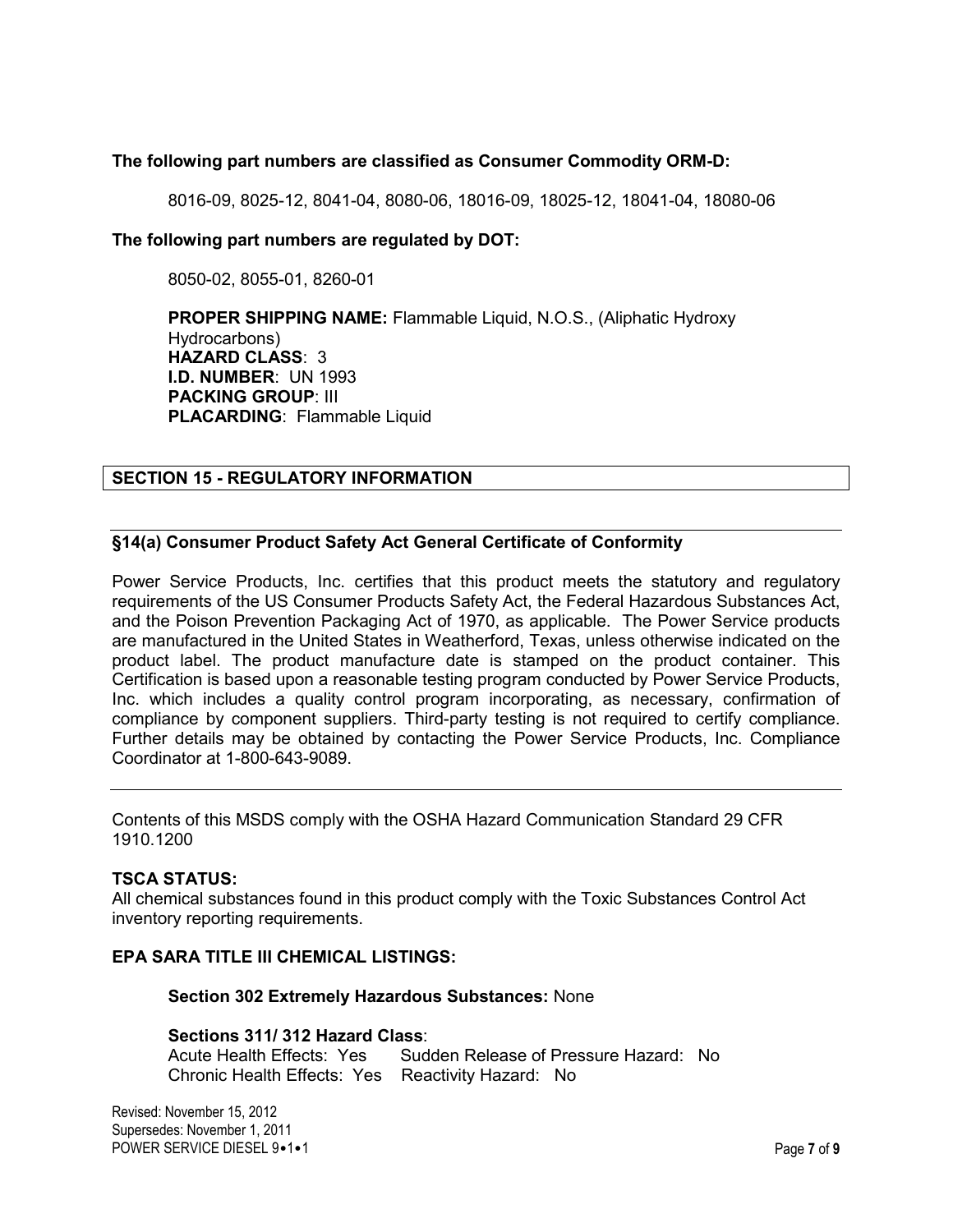Fire Hazard: Yes

## **NFPA (NATIONAL FIRE PROTECTION ASSOCIATION) RATING:**

HEALTH: **2** FIRE: **3** REACTIVITY: **0**

## **Section 313:**

Specific chemical information is being withheld as a Trade Secret. The following chemicals subject to the reporting requirements of EPCRA Section 313 of Title III of the Superfund Amendments and Reauthorization Act of 1986 (40 CFR Part 372) may be present in this product at a concentration that does not exceed the specified upper weight percentage.

| <b>CAS Number</b> | <b>Chemical Name</b> | Max $%$ |
|-------------------|----------------------|---------|
| 78-92-2           | 2-Butanol            | 21.5    |
| 71-36-3           | N-Butanol            | 21.5    |
| $100 - 41 - 4$    | Ethylbenzene         | 9.0     |
| 1330-20-7         | Xylene               | 3.0     |
| 98-82-8           | Cumene               | 1.5     |
| 108-88-3          | Toluene              | 1.5     |
| $91 - 20 - 3$     | Naphthalene          | 0.5     |

**The following components of this material are found on these state regulatory lists.** 

**2-Butanol:** PA RTK, MA RTK, NJ RTK, RI RTK, CA RTK

**N-Butanol:** PA RTK, MA RTK, NJ RTK, RI RTK, CA RTK

**Ethylbenzene:** California Prop. 65, MA RTK, NJ RTK, PA RTK, RI RTK, NDEP HAP, MN Hazardous Substance, CA RTK

**Xylene:** MA RTK, NJ RTK, PA RTK, RI RTK, NDEP HAP, MN Hazardous Substance, CA RTK

**Cumene:** California Prop. 65, MA RTK, NJ RTK, PA RTK, RI RTK, NDEP HAP, MN Hazardous Substance, CA RTK

**Toluene:** California Prop. 65, MA RTK, NJ RTK, PA RTK, RI RTK, NDEP HAP, MN Hazardous Substance, CA RTK

**Naphthalene:** California Prop. 65, MA RTK, NJ RTK, PA RTK, RI RTK, NDEP HAP, MN Hazardous Substance, CA RTK

**This product contains a chemical known to the state of California to cause cancer and/or birth defects or other reproductive harm.**